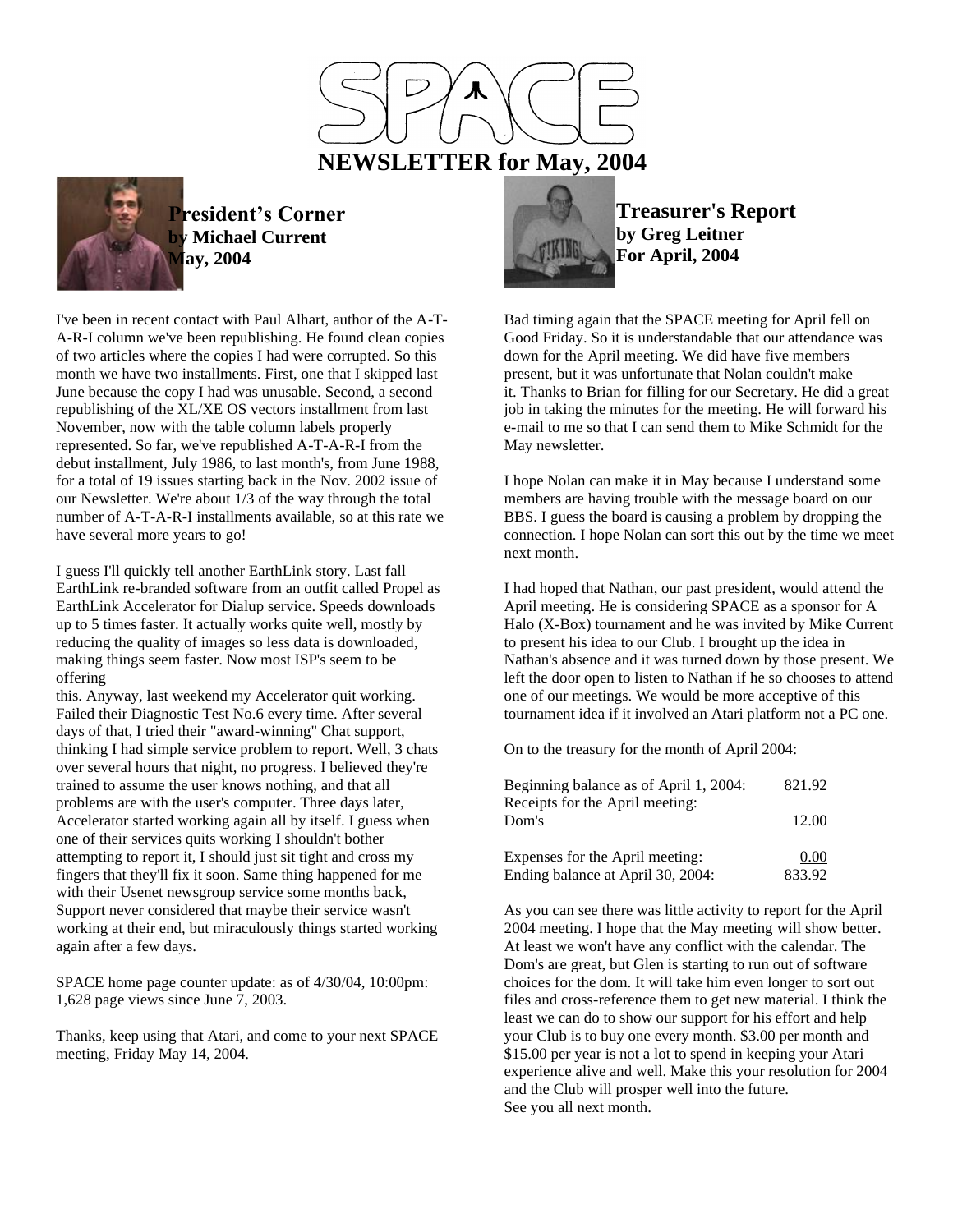

**Secretary's Report By Nolan Friedland For March, 2004**

# March 2004 ==========

I somehow misplaced the March meeting minutes. Here are the main points that I can recall from memory:

Michael Current, President, showed up to the meeting. It was very nice to see Michael attend.

We mainly discussed new carts for the Atari 8-Bit that were being released. Video 61 brought a selection of great titles: Commando, Crystal Castles - 16K version, David's Midnight Magic 2, King Tut's Tomb, Monster hunt 2, Matterhorn, Midi-Maze, Night Mission Pinball, the Lost Tomb, Trail Blazer.

## April 2004

==========

I apologize I was unable to attend the April meeting. I will try to find out what took place at that meeting and get the info published into next month's newsletter.



**BBS Corner By Nolan Friedland For April, 2004**

Welcome to another edition of the BBS Corner!

There's a lot to cover this month and not much time to do it so I will go over the main points.

The BBS web site counter continues to grow. At present, there are a total of 940 hits. The BBS Dialup and Telnet Listings also continue to rise – The Dialup counter stands at 524 and the Telnet counter stands at 1277.

Both BBS's have been quite stable over the past month. There are several new users to the BBS.

Just to let everyone know.... In addition to both BBS's, there is also: Newsgroup Server (spacebbs.no-ip.com - port 119) to access all of the BBS's message bases with the addition of a few Atari newsgroups, Mail Server

(firstname.lastname@spacebbs.no-ip.com) for BBS users to receive Internet email, IRC Servers (spacebbs.no-ip.com ports 6667 and 7000) I would recommend the server on port 7000 as it allows for nickname and channel registration services.

Just wanted to highlight the main points. Expect more at next month'smeeting :)

A-T-A-R-I Answers-Tips-and-Relevant Information by Paul Alhart paulalhart@hotmail.com 1987.10

I really like my 1200XL, but at the same time I really hate having to use the TRANSLATOR to boot up certain software. What to do? I Translated the offending software to run on my system and filed my Translator Disk away in the back of a drawer somewhere. You can do the same. In the beginning, Atari said, "If programmers use the PUBLISHED VECTORS into the Operating System (O/S), their programs will run on ANY 8-bit Atari Computer." (IF is such a big word.) To make a long story short, some programmers did not follow this rule, but to save a few bytes, jumped right into the O/S. This was fine before the XL/XE machines came along with a different O/S. The published vectors are still the same as Atari promised, but they point to different locations in the O/S. The following list gives the published vector location and the vectors name followed by the ILLEGAL O/S entry points. If you find that a program Jumps to F3F6 to open the screen, (20 F6 F3) and you have an 800XL, change the code to (20 8E EF). Remember: Low byte/High byte. I have found this to be the most common ILLEGAL jump. The next most common are the "K: Get/Put" calls. I spent many hours Peeking into my operating system with a lot of help from Compute's Mapping The Atari to come up with this list. It now saves me lots of time and hopefully will help you also.

Note: Translated software will only run on the O/S that it has been translated for, so keep an original copy as back-up.

VECTOR 800 XL/XE 1200XL

200 VDSLST E790 C0CE C0E7 202 VPRCED E78F C0CD C0E6 204 VINTER E78F C0CD C0E6 206 VBREAK E78F C0CD C0E6 208 VKEYBD FFBE FC19 FC0C 20A VSERIN EB0F 1A23 E929 20C VSEROR EA90 19E6 E88A 20E VSEROC EACF EAEC E8C9 210 VTIMR1 E78F C0CD C0E6 212 VTIMR2 E78F C0CD C0E6 214 VTIMR4 E78F C0CD C0E6 216 VIMIRQ E706 C030 C054

222 VVBLKI E7AE C0E2 C019 224 VVBLKD E905 C28A C2A3 226 CDTMA1 EBEC EC11 EA2E

E400 E:OPEN F3FC EF94 EEF8 E402 E:CLOSE F634 F2D3 F17E E404 E:GET F63E F24A F18F E406 E:PUT F6A4 F2B0 F1F5 E408 E:STATUS F634 F21E F174 E40A E:SPECIAL F63D F2C3 F17C E40C E:JUMP F3E4 EECD

\*\*\*\*\*\*\*\*\*\*\*\*\*\*\*\*\*\*\*\*\*\*\*\*\*\*\*\*\*\*\*\*\*\*\*\*\*\*\*\*\*\*\*\*\*\*\*\*\*\*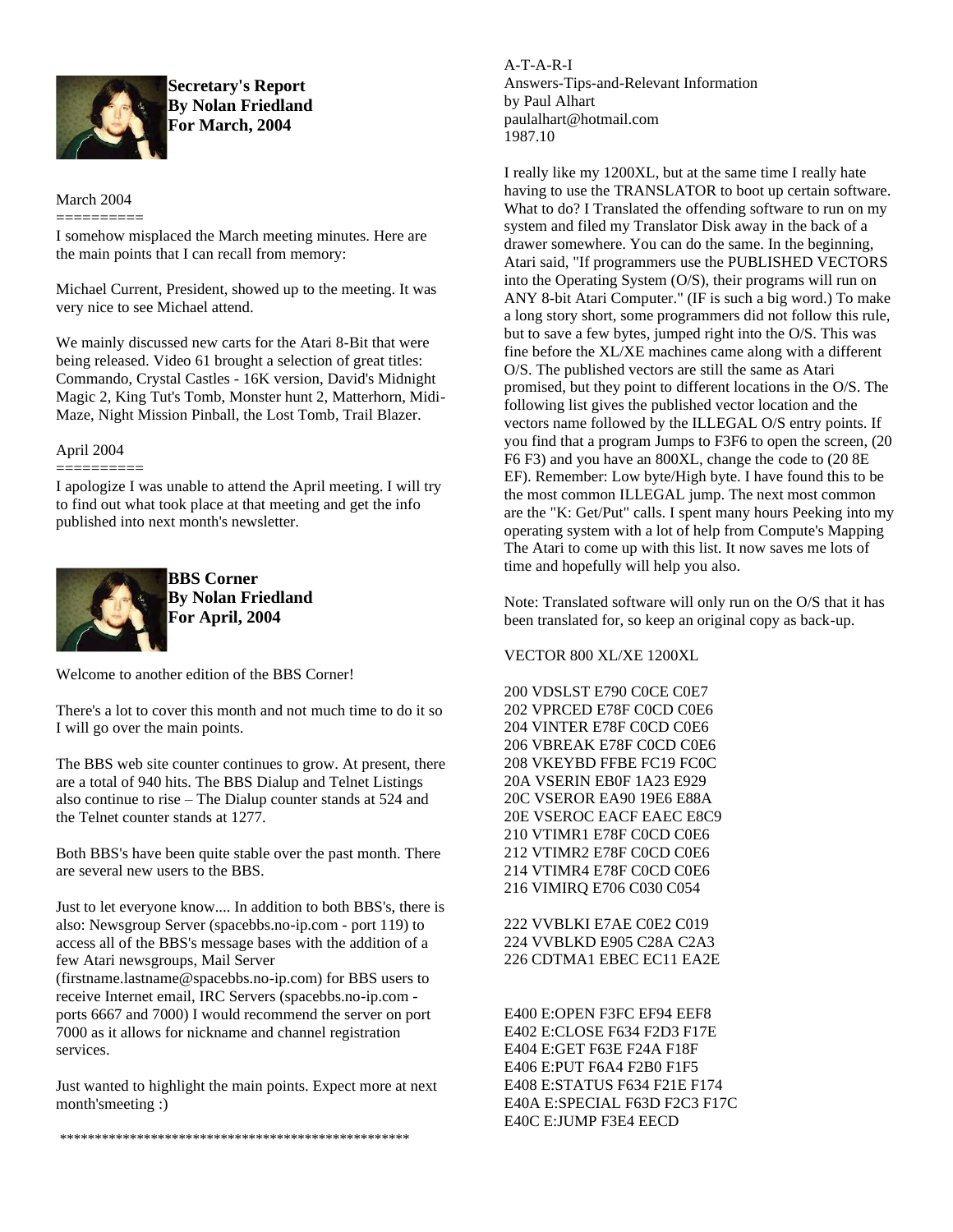E410 S:OPEN F3F6 EF8E EEED E412 S:CLOSE F634 F2D3 F17E E414 S:GET F593 F180 F0D6 E416 S:PUT F5B7 F1A4 F0FA E418 S:STATUS F634 F21E F174 E41A S:SPECIAL FCFC F9AF F903 E41C S:JUMP F3E4 EF6F EECD

E420 K:OPEN F634 F21E F174 E422 K:CLOSE F634 F21E F174 E424 K:GET F6E2 F2FD F242/F247 E426 K:PUT F63D F22D F17D E428 K:STATUS F634 F21E F174 E42A K:SPECIAL F63D F22D F17D E42C K:JUMP F3E4 EF6F EECD

E430 P:OPEN EE9F FEC2 EC63 E432 P:CLOSE EEDC FF07 ECA3 E434 P:GET EE9E FEC1 EC62 E436 P:PUT EEA7 FECB EC6C E438 P:STATUS EE81 FEA3 EC44 E43A P:SPECIAL EE9E FEC1 EC62 E43C P:JUMP EE78 FE9A EC3A

E440 C:OPEN EF4C FCE6 ED1A E442 C:CLOSE F02B FDCF EE03 E444 C:GET EFD6 FD7A EDAE E446 C:PUT F010 FDB4 EDE8 E448 C:STATUS F028 FDCC EE00 E44A C:SPECIAL EF4B FCE5 ED19 E44C C:JUMP EF41 FCDC ED0F

E450 DISKIV EDEA C6A3 C2A9 E453 DISKINV EDF0 C6B3 C2B9 E456 CIOV E4C4 E4DF E4DF E459 SIOV E959 C933 F74E E45C SETVBV E8ED C272 C28B E45F SYSVBV E7AE COE2 C019 E462 XITVBX E905 C28A C2A3 E465 SIOINV E944 E95C E739 E468 SENDEV EBF2 EC17 EA34 E46B INTINV ECD5 C00C C00C E46E CIOINV E4A6 E4C1 E4C1 E471 BLKBDV F223 \*F223\* FCE1 \*SLFTST\* E474 WARMSV F11B C290 C34B E477 COLDSV F125 C2C8 C37B E47A RBLOKV EFE9 FD8D EDC1 E47D CSOPIV EF5D FCF7 ED2B E480 PUPDIV F223 FCE1 E483 SLFTST \*\* 5000 E486 PENTV EEBC CAAE E489 PHUNLV E915 CAEB E48C PHINIV E898 CA34

\*\*\*\*\*\*\*\*\*\*\*\*\*\*\*\*\*\*\*\*\*\*\*\*\*\*\*\*\*\*\*\*\*\*\*\*\*\*\*\*\*\*\*\*\*\*\*\*\*\*

#### A-T-A-R-I

Answers, Tips, And Relevant Information by Paul Alhart paulalhart@hotmail.com 1987.4

AtariWriter+ - SG10 Printers - Double Columns - Printer

#### Drivers

I have written several Custom Printer Drivers for the SG10 printer using the built in printer driver construction program that's on the AtariWriter+ disk. That's easy. The hard part is getting them to work when you want to print with Double Columns. The real problem here is the documentation. It says "AtariWriter+ Knows which printers can reverse line feed for double columns." It doesn't say how it knows though. I don't know how it knows either, but I have found out how to fool it. Here is the method I use for the SG10. When you are asked by the Custom Printer Driver Construction program to enter the codes for LINE FEED AND CARRIAGE RETURN enter only the code 155. Do not enter any codes for UP 1/2 LINE, DOWN 1/2 LINE, DOWN ½ LINE AND CARIAGE RETURN, or RETURN WITH NO LINE FEED. Enter all the other codes as you normally would. This new driver will not support Superscripts or Subscripts, but will support double columns, underline, etc. You can still use superscripts and subscripts if you enter the proper codes for them in your text. Since you can have as many custom printer drivers on your disk as you want, add this new one to your disk with a descriptive name like DBL. Then use it when ever you are going to work with double columns. I am not sure why the 155 is required instead of 10 13, but it makes it work. If you know why or have found another way around this problem, pass it on to The Atari Federation. We all can benefit from what you know!

\*\*\*\*\*\*\*\*\*\*\*\*\*\*\*\*\*\*\*\*\*\*\*\*\*\*\*\*\*\*\*\*\*\*\*\*\*\*\*\*\*\*\*\*\*\*\*\*\*\*

BEVERLY, Mass.--April 30, 2004--Acknowledging the global demand for and success of the Dragon Ball Z® video game franchise, Atari, Inc. (Nasdaq: ATAR) today announced its DBZ® lineup for 2004. The three titles, Dragon Ball Z®: Budokai(TM) 3 for the PlayStation®2 computer entertainment system, Dragon Ball Z®: Supersonic Warriors(TM) and Dragon Ball® Z: Buu's Fury(TM) for Nintendo's Game Boy® Advance. Players will find Goku® and his fellow Z-Warriors in a new realm of challenges and missions. Fans will enjoy leading them through everything from a massive RPG world based on the Buu Saga to breathtaking battles against some of the most powerful enemies in the DBZ® universe.

Affirmed as one of the dominant video game franchises in recent years, Dragon Ball Z® underscores Atari's ability to identify cultural trends and opportunities, and maximize their potential in the interactive entertainment space. According to recent data from the NPD Group, as of March 2004, the Dragon Ball Z® franchise has combined to sell more than 5.7 million units in the U.S. alone.

"From the outset, our goal was to work closely with FUNimation to faithfully recreate the Dragon Ball Z® experience for video game consumers," said Nancy MacIntyre, vice president of Marketing for Atari's Beverly studio. "By adhering to that very high standard, we are prepared to deliver a new array of different and exciting DBZ® games."

"Atari has taken Dragon Ball Z to new heights in the interactive industry. The majority of our fan base craves video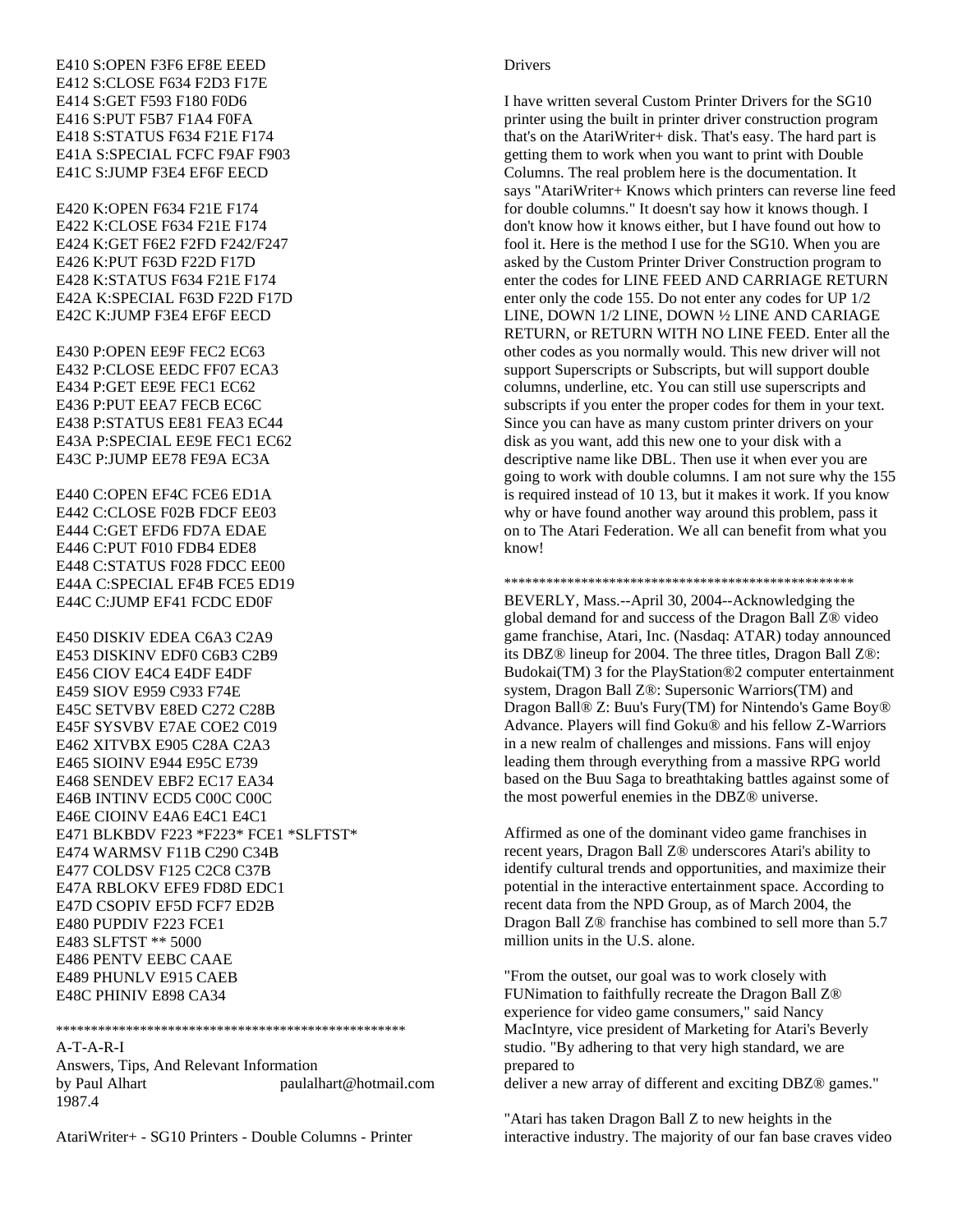games that satisfy not only their DBZ fandom, but also their need for a great game," said Gen Fukunaga, president of FUNimation Productions, Ltd. "Atari has the experience and know-how to successfully combine both of these elements and deliver great DBZ games to the market place."

Dragon Ball Z®: Budokai(TM) 3 is the third in the successful PlayStation®2 series developed by DIMPS and whose new features promise to make it the best-ever DBZ® fighting experience on next-generation consoles. Dragon Ball Z®: Buu's Fury(TM) and Dragon Ball Z®: Supersonic Warriors(TM) for Game Boy® Advance, developed by WebFoot and Banpresto, respectively, offer the 20 million Game Boy® Advance and Game Boy® Advance SP owners challenging DBZ® action wherever they go.

Web sites for the Dragon Ball franchise receive more than 8 million hits per day and the term "Dragonball" was a Top 10 search term on the Lycos 50 Daily Report for a total of 200 consecutive weeks. With more than \$3 billion in related merchandising worldwide and over 15 million home videos sold, the Dragon Ball brand has created a new standard for animated action series. For additional information on Dragon Ball Z®, visit www.dragonballz.com.

### \*\*\*\*\*\*\*\*\*\*\*\*\*\*\*\*\*\*\*\*\*\*\*\*\*\*\*\*\*\*\*\*\*\*\*\*\*\*\*\*\*\*\*\*\*\*\*\*\*\*

BEVERLY, MA, April 15, 2003 – Atari, Inc. (Nasdaq: ATAR) and Wizards of the Coast, a subsidiary of Hasbro Inc., today announced that Duel Masters™ -- the number one toy in Japan according to Weekly Toy News -- will be released for Nintendo's Game Boy® Advance in June 2004. Already an incredibly successful trading card game, television series and comic book in Japan, Atari's Duel Masters™: Sempai Legends, which was developed under license from Hasbro, will launch hot on the heels of the newest round of the Duel Masters trading card game from Wizards of the Coast. With more than 120 million booster packs sold in Japan, Duel Masters is preparing to invade the U.S.

"Duel Masters: Sempai Legends incorporates an engaging combination of strategy, humor and mystery that we believe will translate into an exciting interactive entertainment offering," said Nancy MacIntyre, vice president of Marketing and Public Relations, Atari's Beverly studio. "We are pleased to work with Wizards of the Coast to bring this entertainment phenomenon from Japan to the U.S. and the Game Boy Advance."

"Atari has successfully demonstrated its expertise in bringing anime properties and trading card franchises to the interactive entertainment sector, and we are excited to be working with them on Duel Masters," said James Szubski, Duel Masters brand manager, Wizards of the Coast. "Duel Masters has already demonstrated its ability to span a variety of entertainment genres, and Atari's Game Boy Advance offering combined with our trading card game delivers the perfect vehicle with which to introduce this universe to North America."

Duel Masters' Accomplishments in Japan •The Trading Card Game launched in Japan in May of 2002. •More than 4,000,000 Duel Masters decks sold •More than 120,000,000 Duel Masters booster packs sold •The Trading Card Game has been the #1 toy in Japan for the last 11 consecutive months

•There are more than 600 Duel Masters play events per month •26 episodes of the Duel Masters TV show have been produced; 26 additional episodes are currently in production

#### U.S. Launch Highlights

•Times Square Launch Event on March 5, 2004 •U.S. Launch supported by 15-city Wizards of the Coast Mall Tour

•Animated Duel Masters cartoon on Cartoon Network •Duel Masters Organized Leagues and Tournaments •Trading Card, Video Game and Anime Enthusiast convention presence throughout 2004 and beyond

About Duel Masters: Sempai Legends for Game Boy Advance Duel Masters: Sempai Legends offers a story-driven experience, in which the lead character inherits a valuable Duel Masters card from his grandfather, but before he can add it to his deck, it is stolen by a mysterious man. As a result, the lead character must travel through a dangerous world inhabited by rival duelists in the hopes of regaining his stolen property.

Along the way, he enters tournaments and gains the experience to someday become a Kaijudo Master. For more information, please visit www.atari.com.

### \*\*\*\*\*\*\*\*\*\*\*\*\*\*\*\*\*\*\*\*\*\*\*\*\*\*\*\*\*\*\*\*\*\*\*\*\*\*\*\*\*\*\*\*\*\*\*\*\*\*

NEW YORK--April 6, 2004-- Atari, Inc. (Nasdaq: ATAR), a leader in interactive entertainment, today announced the launch of the Company's first online software service that delivers its back-catalog titles over the Internet to Atari fans worldwide. The service will distribute the software to personal computers in pure digital form, bypassing the need to install from a disk. Unlimited access to Atari's growing e-catalog of games, productivity software, and kids' software is available at www.atariondemand.com for a monthly fee of \$14.95. The "Atari On Demand" service uses the EXEtender(TM) Turnkey technology solution from Exent Technologies Inc., which powers leading online game services in North America, Europe and Asia.

"Atari is delighted to work with Exent in offering this exciting new category of digital entertainment," said Wim Stocks, Atari's Executive Vice President of Sales and Marketing. "Atari on Demand is the next logical step in building on the unprecedented successes we've had in digital distribution. The service creates a market-expanding channel that is great for Atari, its partners, and for Atari fans."

The "Atari On Demand" subscription service, powered and operated by Exent, opens up Internet access to a large and growing selection of Atari's back catalog, offering value packages for the Atari gaming enthusiast and casual user alike. With a broadband connection, Microsoft Windows operating system, and an international credit card (Visa, Mastercard, American Express and Discover), customers can join the service from any place on the globe. The Atari software is delivered using Exent's innovative streaming technology,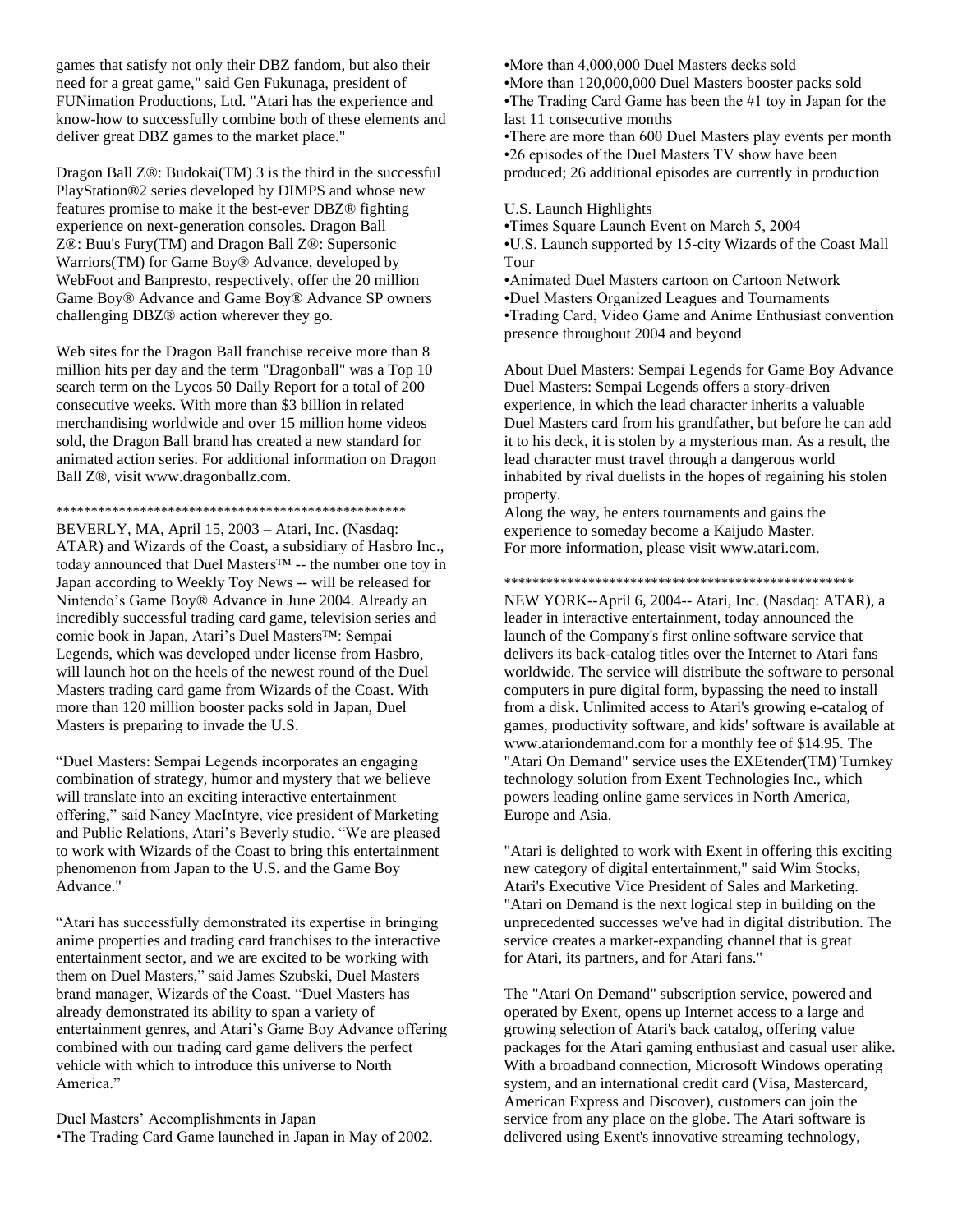which ensures that bandwidth utilization is kept to a minimum and that the customer's computer can handle applicationspecific

requirements prior to delivering the software.

"Exent is proud to be Atari's partner in pursuing this highmargin growth opportunity for on-line, on-demand gaming and software services", said Zvi Levgoren, Exent's CEO. "Both consumers and publishers stand to benefit from the tremendous value that digital distribution brings - our technology and

solutions serve to strengthen and energize the relationship between consumer and publisher."

# About Atari

New York-based Atari, Inc. (Nasdaq: ATAR) develops interactive games for all platforms and is one of the largest third-party publishers of interactive entertainment software in the U.S. The Company's 1,000+ titles include hard-core, genre-defining games such as Driver(TM), Enter the Matrix(TM), Neverwinter Nights(TM), Stuntman(TM), Test Drive®, Unreal® Tournament 2003, and Unreal® Championship; and mass-market and children's games such as Backyard Sports(TM), Nickelodeon's Blue's Clues(TM) and Dora

the Explorer(TM), Civilization®, Dragon Ball Z® and RollerCoaster Tycoon®. Atari, Inc. is a majority-owned subsidiary of France-based Infogrames Entertainment SA (Euronext 5257), the largest interactive games publisher in Europe. For more information, visit www.atari.com.

\*\*\*\*\*\*\*\*\*\*\*\*\*\*\*\*\*\*\*\*\*\*\*\*\*\*\*\*\*\*\*\*\*\*\*\*\*\*\*\*\*\*\*\*\*\*\*\*\*\*

BEVERLY, Mass.--(BUSINESS WIRE)--April 21, 2004-- Atari, Inc. (Nasdaq: ATAR - News) announces the unpredictable new racing game, Test Drive®: Eve of Destruction for the PlayStation®2 computer entertainment system. Developed by Monster Games, Test Drive: Eve of Destruction captures the raw, unfettered thrill of no-rules competition and is based on real-life extreme racing events.

"Test Drive®: Eve of Destruction captures the heart and soul of what gamers want in an action-racing game - speed, thrills and hair-raising crashes," said Nancy MacIntyre, Vice President of Marketing for Atari's Beverly Studios. "Monster Games, the developer of NASCAR:Dirt to Daytona, has done a great job translating their realistic racing physics to this brand new evolution of the popular Test Drive brand."

Originally released in 1987, Test Drive introduced PC gamers to the intense genre of driving-sims. The original hit title was followed with more than thirty releases across all video game platforms with the most recent being 2002's Test Drive for Xbox and PlayStation 2, both achieving Platinum Hits and Greatest Hits status on their respective consoles. Featuring unparalleled racing action and brand durability unlike any other title in the category, the Test Drive series has sold through more than \$137 million worth of product on console and PC. Test Drive®: Eve of Destruction pushes the boundaries of the hit series even further, now offering for the first time ever: bone-rattling vehicle damage, dirt track racing,

# crazy Eve of

Destruction style events and the most unorthodox stable of drivable vehicles to ever appear in a Test Drive game.

Test Drive®: Eve of Destruction blends the best elements of racing and demolition and is packed with 25 different events, including Demo Derby, where the last car standing wins; Gauntlet, where the player climbs behind the wheel of a hearse and tries to finish a set number of laps while the rest of the field attempts to stop them; Trailer Race, a new brand of racing event, where players compete while towing various types of trailers and must finish the race with something resembling a trailer still attached.

Additionally, Test Drive®: Eve of Destruction offers players a selection of more than 30 custom vehicles, a dynamic soundtrack and a split-screen multiplayer mode for up to four players. Test Drive®: Eve of Destruction is scheduled to be released this fall.

## \*\*\*\*\*\*\*\*\*\*\*\*\*\*\*\*\*\*\*\*\*\*\*\*\*\*\*\*\*\*\*\*\*\*\*\*\*\*\*\*\*\*\*\*\*\*\*\*\*\*

LOS ANGELES – April 9, 2004 – In response to the overwhelming success of Unreal® Tournament 2004 - Special Edition which featured the game on DVD, Atari and Epic Games will launch a special two-disc "DVD Edition" of Unreal

Tournament 2004 on April 13. The two-DVD set will include the entire game on disc one, while disc two will include several hours of Video Training

Modules (VTMs) from 3DBuzz.com that teach fans and amateur mod makers how to use the Unreal Editor to create custom game content.

Unreal Tournament 2004 is the highly anticipated follow-up to last year's Unreal Tournament 2003 and the third installment in the mega-selling Unreal Tournament franchise. The game has received universal critical acclaim and was hailed by GameSpot, a leading video game news and reviews site, as "..the new king of online shooters." Unreal Tournament 2004 is already the highest-rated PC game of 2004 and, according to GameRankings.com, a Web site which tracks reviews of all games, Unreal Tournament 2004 is the third-highest scoring PC game of all time. The Special Edition DVD SKU sold out at major retailers across the United States in the first three days of availability.

"The success of Unreal Tournament 2004 - Special Edition was beyond even our wildest expectations, with gamers grabbing up the DVD version in droves for easier installation and the hours upon hours of training videos by 3DBuzz.com," said Peter Wyse, Executive Producer at Atari. "Fans have been clamoring for the game on DVD and by offering another version, we're able to deliver all of the benefits of DVD to fans who have been waiting to get it."

Unreal Tournament 2004 was developed by Epic Games in conjunction with Digital Extremes. The game builds on the success of past installments, taking the franchise to the next level with the introduction of the hyper-charged Onslaught mode, the return of the fan-favorite Assault mode, and the introduction of land-, air- and space-based vehicles.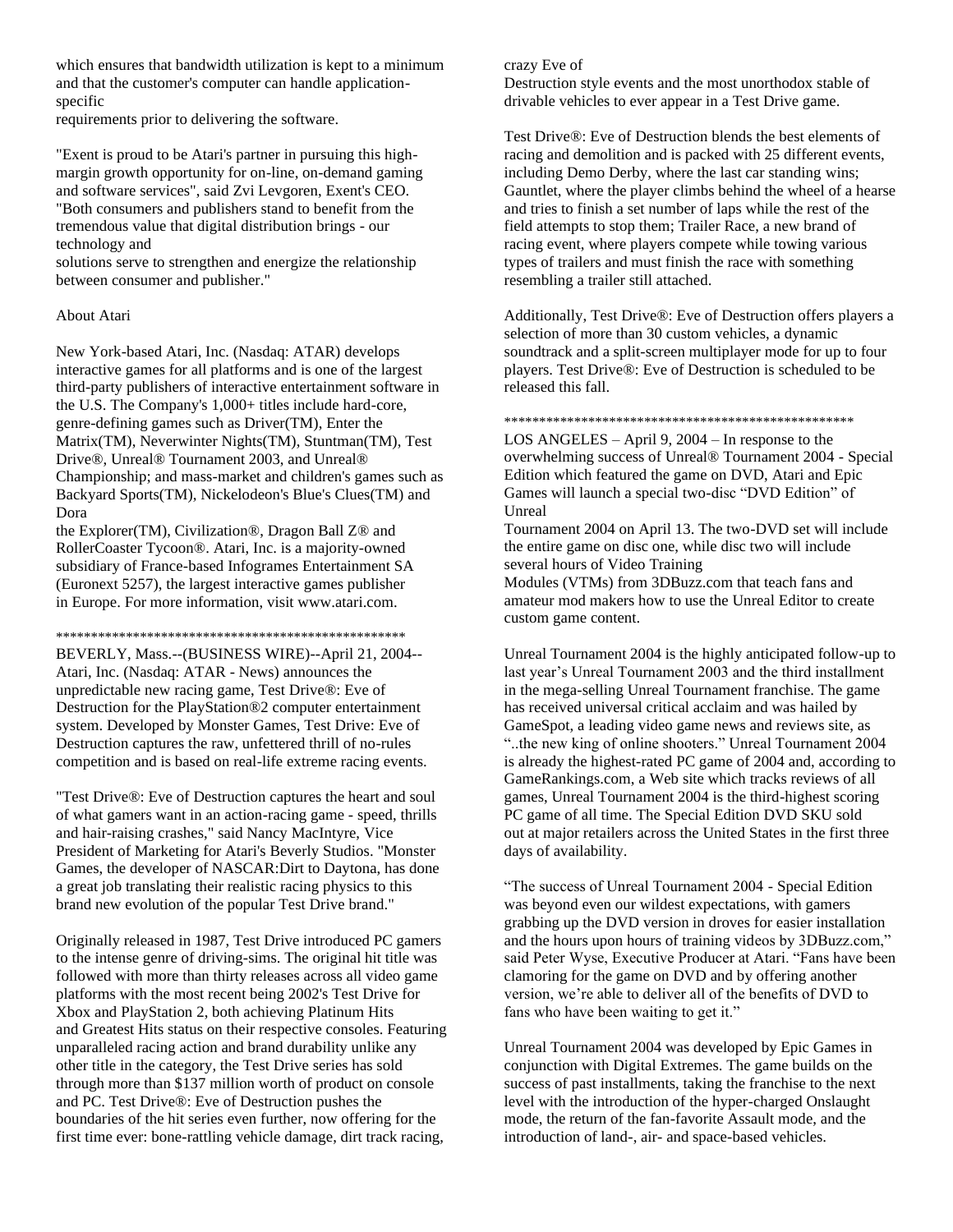In Unreal Tournament 2004, players suit up as the ultimate techno-gladiator of the future, taking their fates into their own hands as they battle up to 32 other players in action-packed, frag-filled arenas. Unreal Tournament 2004 contains new maps for all established game modes, including Capture the Flag, Deathmatch, Team Deathmatch, Bombing Run and Double Domination. In addition, Unreal Tournament 2004 contains all of the maps, mutators and game types -- such as Mutant, Last Man Standing and Invasion -- from Unreal Tournament 2003 and the free downloadable bonus packs for that game.

The game includes two additional modes of play: "Onslaught," an epic-in-scope team-based challenge that pits two teams in bitter warfare across massive terrain maps in a frag-filled battle to destroy, capture and hold key power nodes, and "Assault," where gamers are challenged to complete a variety of mission objectives to attack or defend bases in a bigger and badder version of the Unreal Tournament classic.

Unreal Tournament 2004 CD edition is currently available worldwide. Unreal Tournament 2004 two-disc DVD Edition will be available April 13. The new DVD Edition will not include the limited edition tin box and Logitech Internet Chat Headset that were included in the Special Edition. For more information on Unreal Tournament 2004 or to download the free demo, please visit the game's official Web site at [www.unrealtournament.com.](http://www.unrealtournament.com/)

\*\*\*\*\*\*\*\*\*\*\*\*\*\*\*\*\*\*\*\*\*\*\*\*\*\*\*\*\*\*\*\*\*\*\*\*\*\*\*\*\*\*\*\*\*\*\*\*\*\*

BEVERLY, Mass.--April 29, 2004-- Atari Inc. (Nasdaq:ATAR) announced today that its highly anticipated TRANSFORMERS(TM) video game, created exclusively for the PlayStation®2 computer entertainment system under license from Hasbro Inc. (NYSE:HAS), has gone gold. Based on Hasbro's hugely popular brand, Atari's TRANSFORMERS video game will be available worldwide on May 11th.

Atari's TRANSFORMERS video game puts players in the TRANSFORMERS universe like never before, allowing them to play as one of the three heroic AUTOBOTS -- OPTIMUS PRIME, HOT SHOT or RED ALERT -- in an epic battle against the evil DECEPTICONS.

Developed by Atari's Melbourne House, the TRANSFORMERS video game is a fast-paced, third-person action shooter game featuring countless enemies, immense battles and intense boss fights. The game spans eight environments across the Earth and on Cybertron, the AUTOBOTS force's home world.

The year 2004 marks the 20th anniversary of Hasbro's TRANSFORMERS brand. The legendary property that coined the phrase "ROBOTS IN DISGUISE," is marked by one of the industry's best-selling toy lines, a TRANSFORMERS television series on Cartoon Network, a best-selling Dreamwave comic book series, and a wide array of licensed merchandise.

Additional information about Atari's TRANSFORMERS

video game, including artwork, videos, game information, character bios, press reactions and TRANSFORMERS forums can be found online at Atari's TRANSFORMERS dedicated website www.atari.com/transformers.

\*\*\*\*\*\*\*\*\*\*\*\*\*\*\*\*\*\*\*\*\*\*\*\*\*\*\*\*\*\*\*\*\*\*\*\*\*\*\*\*\*\*\*\*\*\*\*\*\*\*

--From: Thomas Richter

--Date: Mon, 26 Apr 2004 09:40:03 -0700

Hi folks,

the next 1.33 release of the Atari++ emulator is available for download at its usual place at <http://www.math.tu-berlin.de/~thor/atari++/>

What's new this time:

o) Fixed a missing dependency in the \*ix built-process. Seems that libSDL requires explicit linking against libpthread on some systems.

o) Added much better emulation of color artefacts of Hi-Res images.

Thanks a lot to Slor for sending me screen-snapshots of his NTSC TV. The colors you get are "close" to what I've seen, though the emulation is not yet 100% perfect (it should use the RGB color space if available, and not the Atari color space).

Finally, a couple of "annoyance" fixes:

o) Added support for the mouse wheel for SDL and X11 frontends.

o) Added a keyboard input buffer. This helps "fast typers" like me since the Atari is sometimes not fast enough to "catch up". o) I also worked a bit on the CPU emulation. Not that things were speed-critical, but I polished the code a bit so it avoids some branch-prediction errors on the P4.

Have fun,

Thomas

\*\*\*\*\*\*\*\*\*\*\*\*\*\*\*\*\*\*\*\*\*\*\*\*\*\*\*\*\*\*\*\*\*\*\*\*\*\*\*\*\*\*\*\*\*\*\*\*\*\*

--From: Vladimir Tichy

--Date: Thu, 22 Apr 2004 22:12:28 +0200

Atart is a tool for making Atari XE/XL casette archives on the PC and for their loading into the Atari XE/XL computer.

Atart can also work as .CAS archives editor and as an Atari casette recorder emulator.

Now its new version 1.07.0 is available!

Main new features:

- possibility of using under Microsoft Windows
- file length limit in unregistered version extended from 8KB to 16KB

- finished ability of using ATASCII characters see

<http://sdq.webpark.cz/atari/projects/atart/index.html>